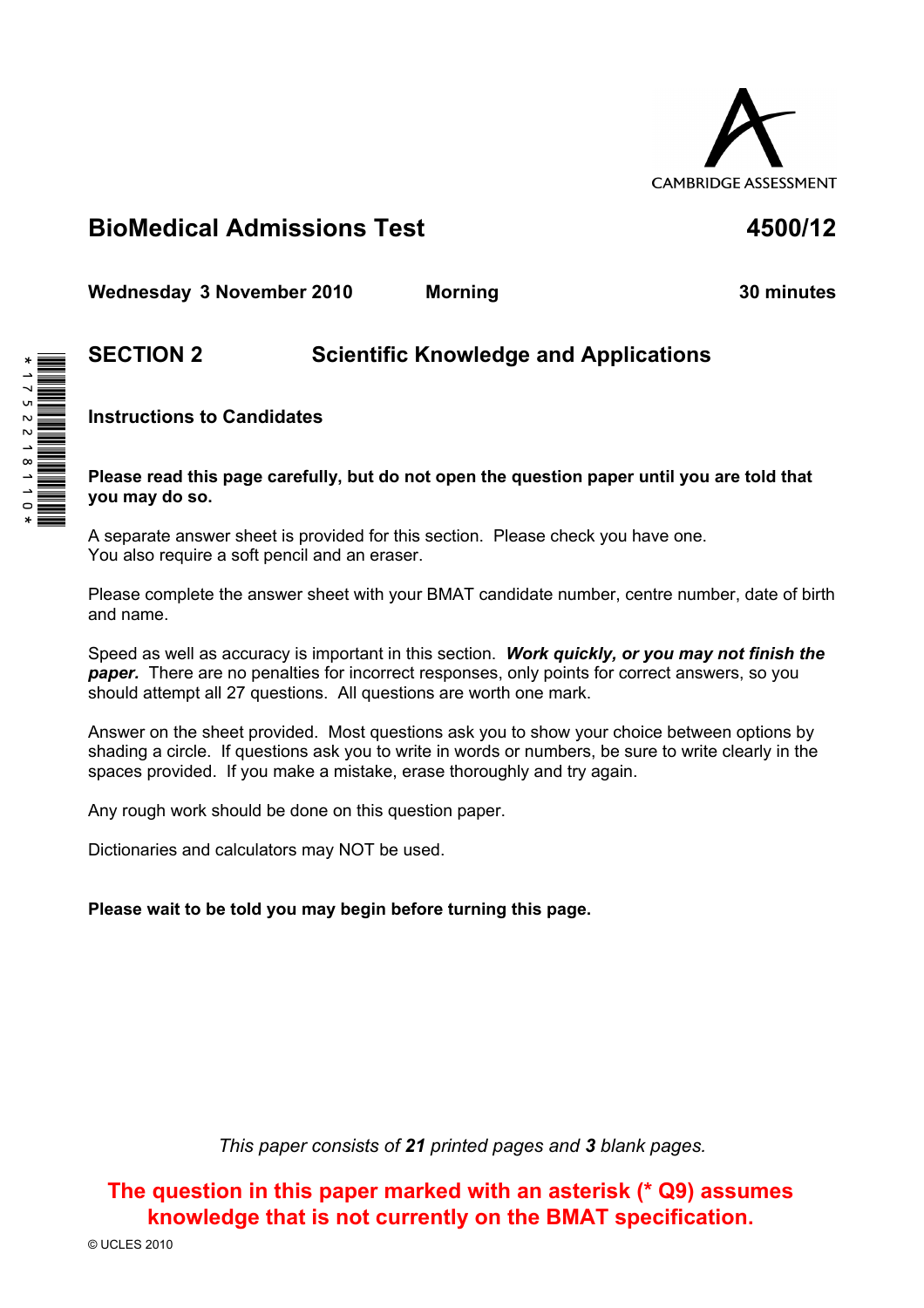**BLANK PAGE**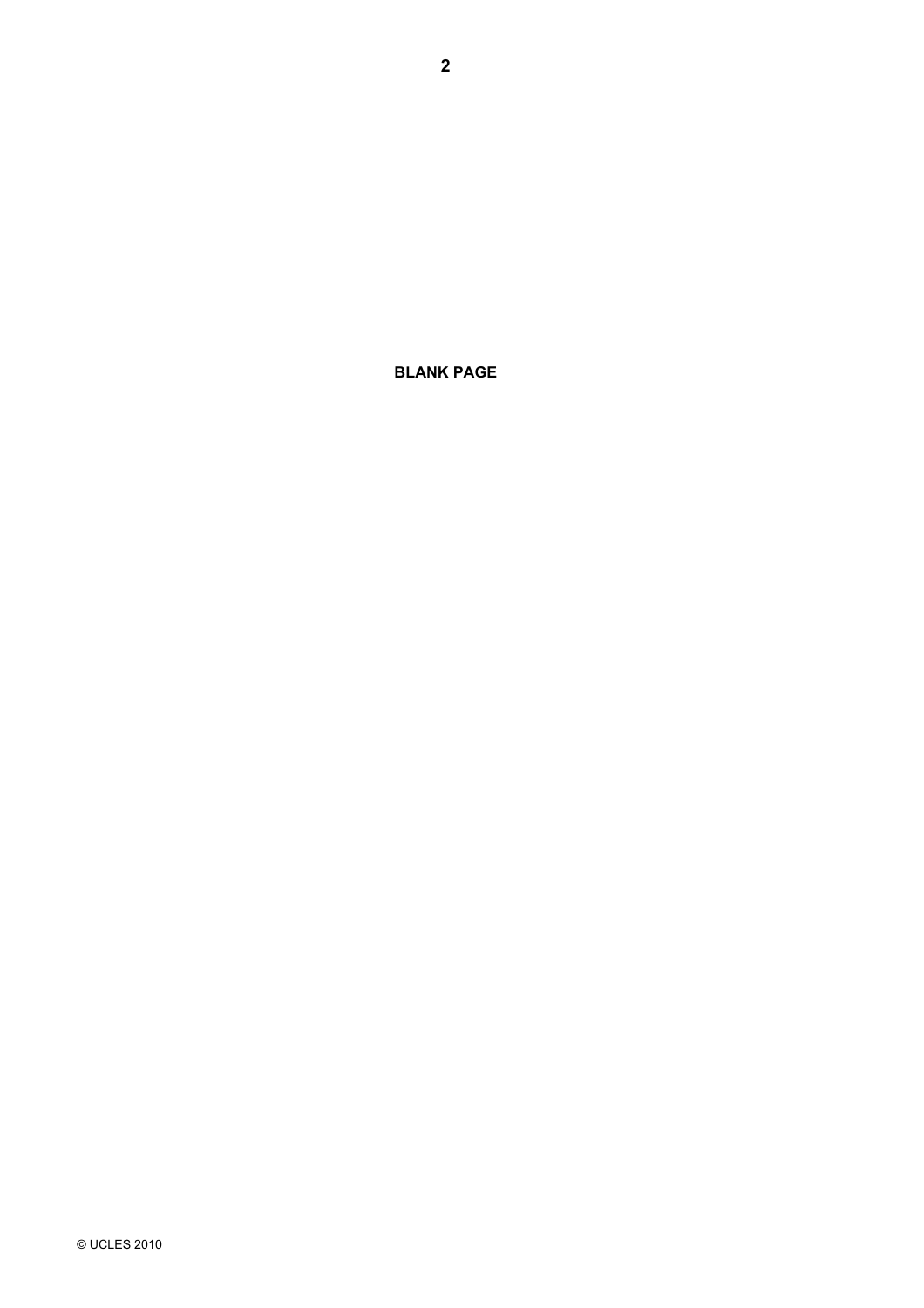**1** Which row of the table correctly describes what happens when body temperature rises in a human?

|   | temperature change<br>detected by | arterioles (small<br>arteries) | hair erector<br>muscles | capillaries in the<br>skin     |
|---|-----------------------------------|--------------------------------|-------------------------|--------------------------------|
| A | cerebral cortex                   | dilate                         | relax                   | move nearer skin<br>surface    |
| в | cerebral cortex                   | constrict                      | contract                | move away from<br>skin surface |
| С | cerebral cortex                   | dilate                         | contract                | do not move                    |
| D | hypothalamus                      | constrict                      | relax                   | move away from<br>skin surface |
| Е | hypothalamus                      | dilate                         | relax                   | do not move                    |
| F | hypothalamus                      | constrict                      | contract                | move nearer skin<br>surface    |

**2** A compound of iodine and oxygen contains 63.5g of iodine and 20.0g of oxygen.

Which of the following would be its formula?

 $(A_r : I = 127; O = 16)$ 

**A** IO

**B**  $10<sub>2</sub>$ 

 $C$   $I_2O$ 

- $D$   $I_2O_3$
- **E**  $I_2O_5$
- $\mathsf{F}$   $\mathsf{I}_5\mathsf{O}_2$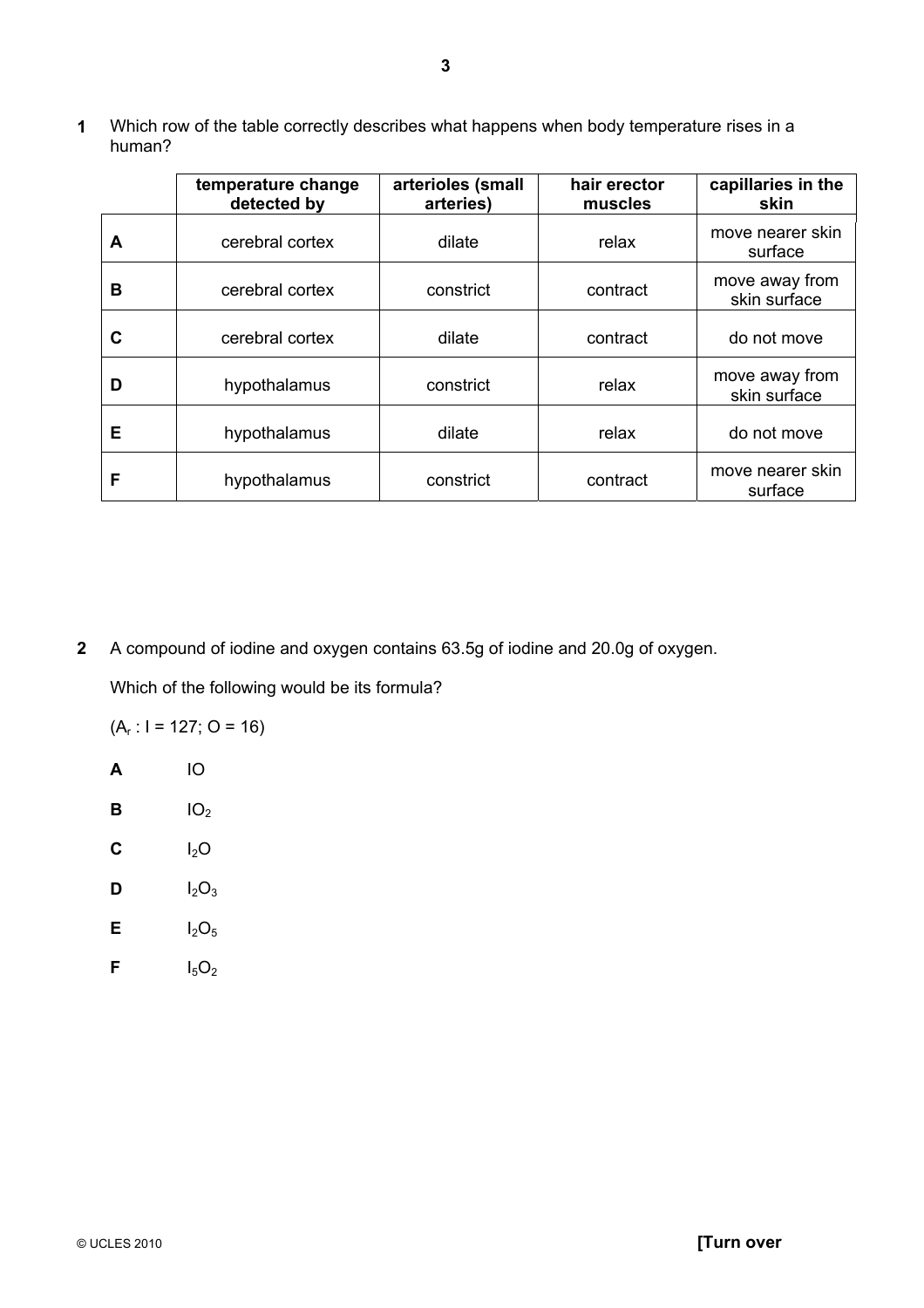**3** In a laboratory experiment, protactinium-234 undergoes radioactive decay by β-emission into uranium-234.

The table below describes how the mass of uranium-234 present in the sample varies with time from the start of the experiment:

| time / min | mass of u-234 / mg |
|------------|--------------------|
| 0.0        | 0.0                |
| 1.2        | 8.0                |
| 2.4        | 12.0               |
| 3.6        | 14.0               |
| 4.8        | 15.0               |
| 6.0        | 15.5               |
| 7.2        | 15.7               |
| 8.4        | 15.9               |
| 9.6        | 15.9               |
| 10.8       | 16.0               |
| 12.0       | 16.0               |

Using the information in the table, approximately what is the half-life of protactinium-234?

- **A** 1.2 minutes
- **B** 2.4 minutes
- **C** 6.0 minutes
- **D** 9.6 minutes
- **E** 10.8 minutes
- **F** 12.0 minutes
- **4** I have two containers with different capacities. Initially, the larger one is full of water and the smaller one is empty. I pour water from the larger container into the smaller container until they contain the same volume of water. The volume of water in the large container is now *p* times its capacity and the volume of water in the small container is *q* times its capacity.

Which one of the following statements about *p* and *q* must be true?

- **A**  $p + q = 1$  (but *p* and *q* are not necessarily both 0.5)
- **B**  $p = 0.5$  and  $q = 0.5$
- **C**  $p = 0.5$  and  $q > 0.5$
- **D**  $p > 0.5$  and  $q = 0.5$
- **E**  $p > 0.5$  and  $q > 0.5$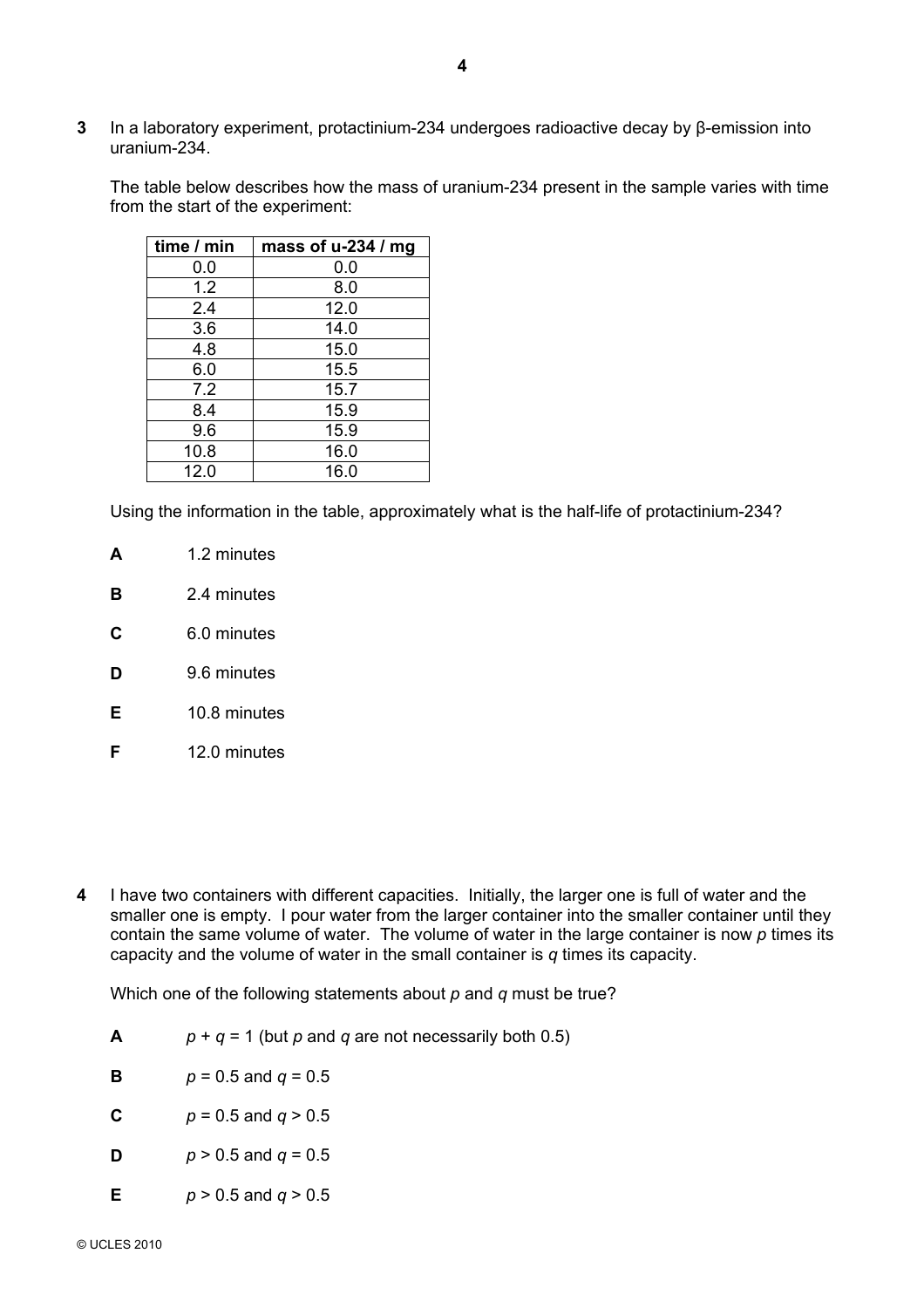- **5** The following statements are about hormone levels and their effect:
	- **1** Increasing levels of insulin cause an increase in blood glucose levels.
	- **2** Increasing levels of oestrogen increases the thickness of the inner lining of the uterus.
	- **3** Increasing levels of adrenaline increases the heart rate.

Which of the statements are true?

- **A** 1 and 2
- **B** 1 and 3
- **C** 2 and 3
- **D** all of the above
- **E** none of the above

- **6** Carbon, in the form of coke, is used to reduce iron oxide in a blast furnace. The three stages are shown below:
	- 1  $C + O_2 \rightarrow CO_2$
	- **2**  $CO_2 + C \rightarrow 2CO$
	- 3  $3CO + Fe<sub>2</sub>O<sub>3</sub> \rightarrow 2Fe + 3CO<sub>2</sub>$

If 12g of carbon is used in stage 2 and all the carbon monoxide produced is used in stage 3, what mass of carbon dioxide is produced in stage 3?

- $(A_r : C = 12; O = 16)$
- **A** 17.8g **B** 35.6g
- 
- **C** 44g
- **D** 88g
- **E** 132g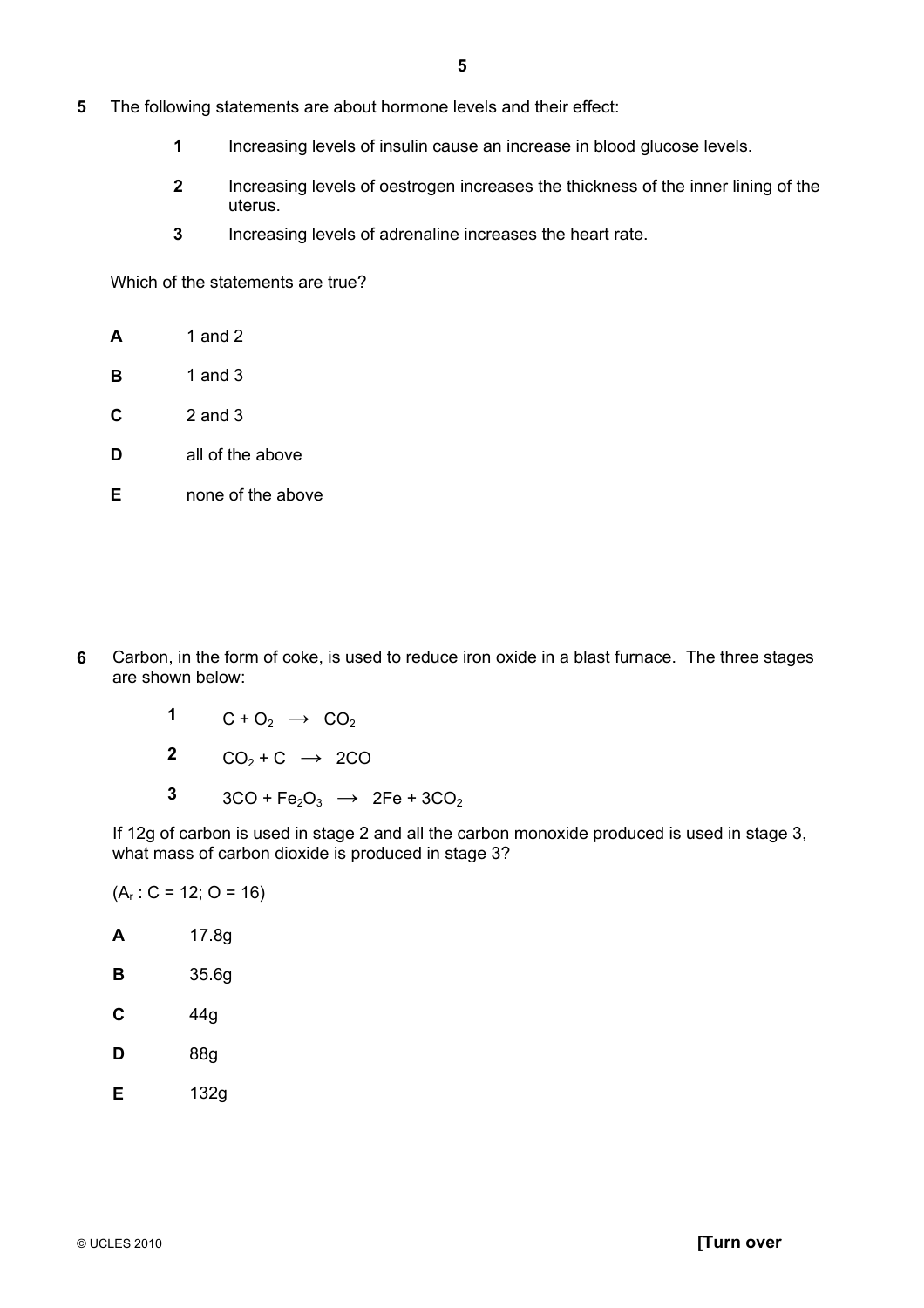

**7** The depth of water in a particular tidal harbour varies with time as shown in the graph:

If the variation in depth caused by the effect of the tide is considered as a wave, what are the amplitude and frequency of this wave?

|   | amplitude / metres | frequency / hertz    |
|---|--------------------|----------------------|
| A | 3                  | $1/(12 \times 3600)$ |
| в | 3                  | 3600/12              |
| C | 6                  | $1/(24 \times 3600)$ |
| D | 6                  | 3600/24              |
| Е | 8                  | $1/(12 \times 3600)$ |
| F | 8                  | 3600/12              |
| G | 16                 | $1/(24 \times 3600)$ |
| н | 16                 | 3600/24              |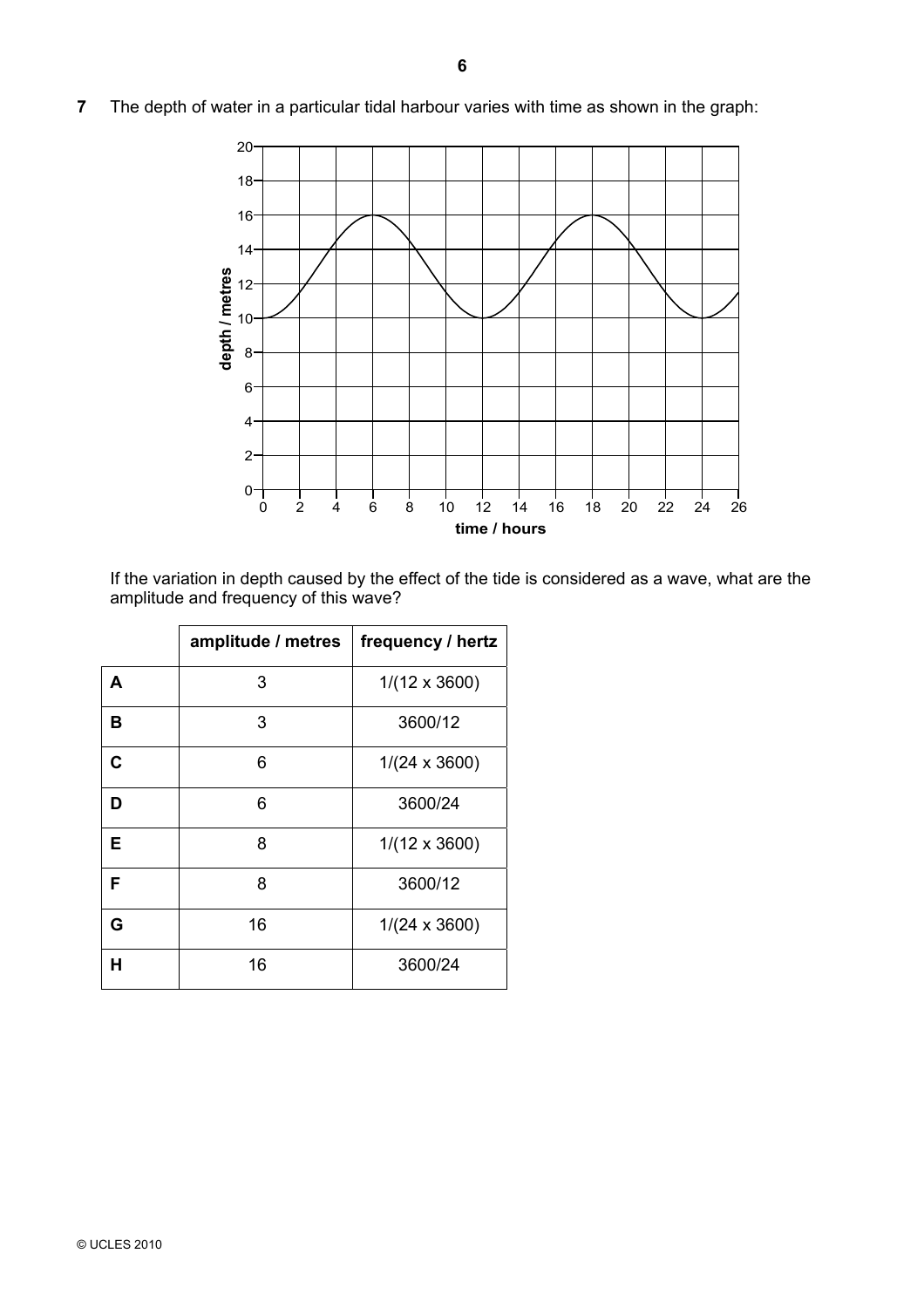**8** A children's game is played on a square grid starting in the centre. Players spin two spinners to decide how to move their counters. The first spinner decides the direction (Left, Right, Up or Down) and the second spinner decides the distance (1, 2, 3 or 4 squares).



What are the chances that, after two moves, a player is exactly back where they started?

- **A** 1/256
- **B** 1/64
- **C** 1/16
- **D** 1/8
- **E** 1/4

\*

**9** Which one of the following correctly completes the statement:

During the process of evolution, natural selection will favour individuals with...

- A an advantageous gene pool.
- **B** an advantageous allele.
- **C** a high reproductive capacity.
- **D a** wide geographic distribution.
- **E** a narrow geographic distribution.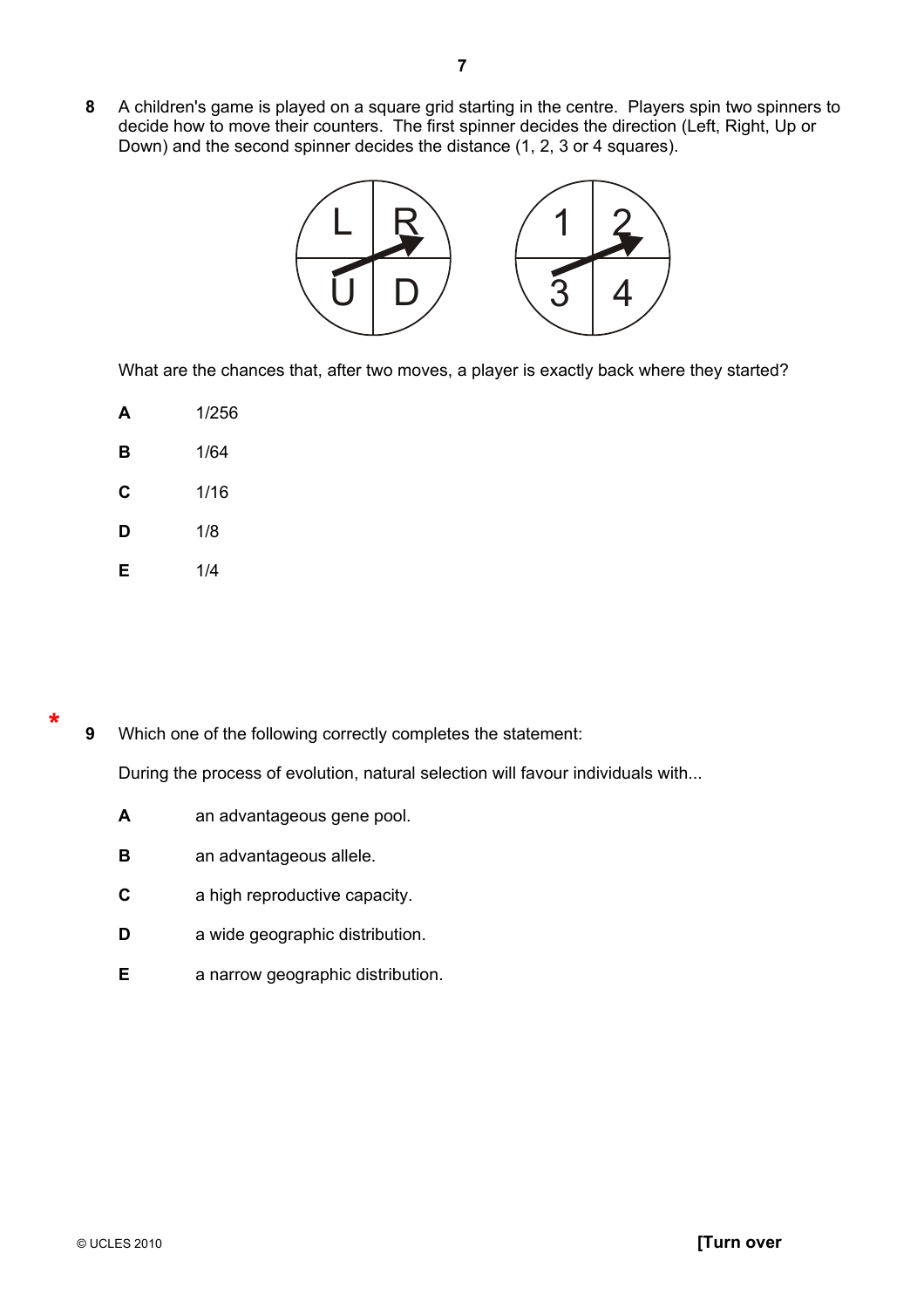- **10** Which two of the following are produced by the complete combustion of fuels?
	- **1**  $CH_4$
	- **2** CO
	- **3** CO2
	- **4** H2O
	- **5** He
	- **6** NH3
	- **A** 1 and 3
	- **B** 2 and 4
	- **C** 2 and 6
	- **D** 3 and 4
	- **E** 3 and 6
	- **F** 4 and 5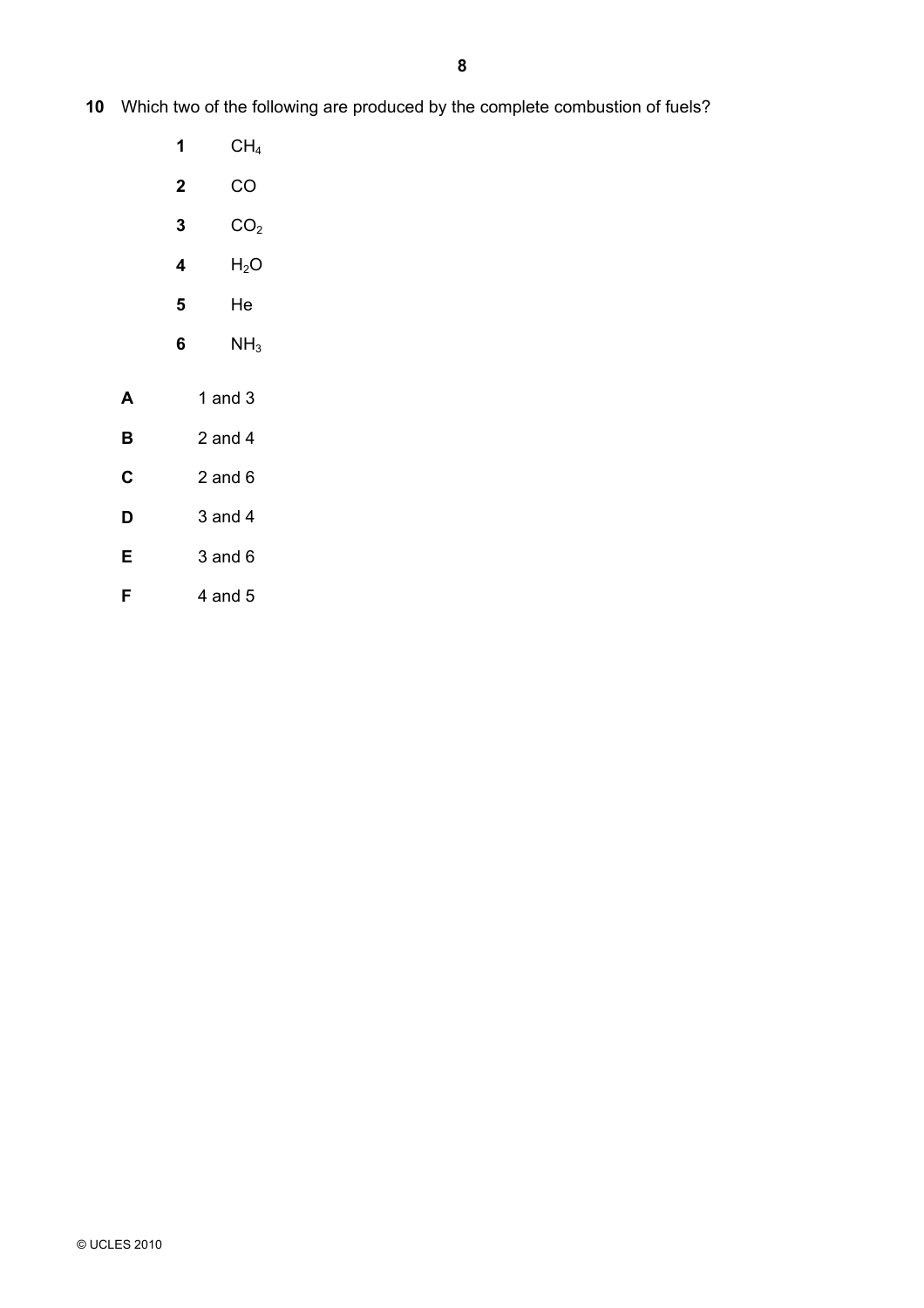**11** When radioactive isotopes decay, they sometimes have to go through a succession of disintegrations to reach a stable isotope. These are called decay chains, and involve the successive emission of numerous α and/or β particles.

One such isotope is radon-219 ( $^{219}_{86}$  Rn), which goes through a chain in which three α particles and two β particles are emitted before reaching a stable isotope.

|   | atomic number | mass number |
|---|---------------|-------------|
| A | 80            | 207         |
| B | 80            | 211         |
| C | 82            | 207         |
| D | 82            | 215         |
| Е | 85            | 211         |
| F | 85            | 219         |
| G | 86            | 215         |
| Н | 86            | 219         |

What are the atomic and mass numbers of the resulting stable isotope?

**12** The mean time for running a race by a group of 20 people was 54 seconds. The times for a second group of people were added and the value of the mean went up to 56 seconds.

Which formula represents the relationship between the number of people in the second group, *P*, and the mean time of the second group, *T*?

**A** 
$$
P = \frac{40}{T - 54}
$$
  
\n**B**  $P = \frac{1080}{T - 54}$   
\n**C**  $P = \frac{40}{T - 56}$   
\n**D**  $P = \frac{1080}{T - 56}$   
\n**E**  $P = \frac{1120}{T} - 20$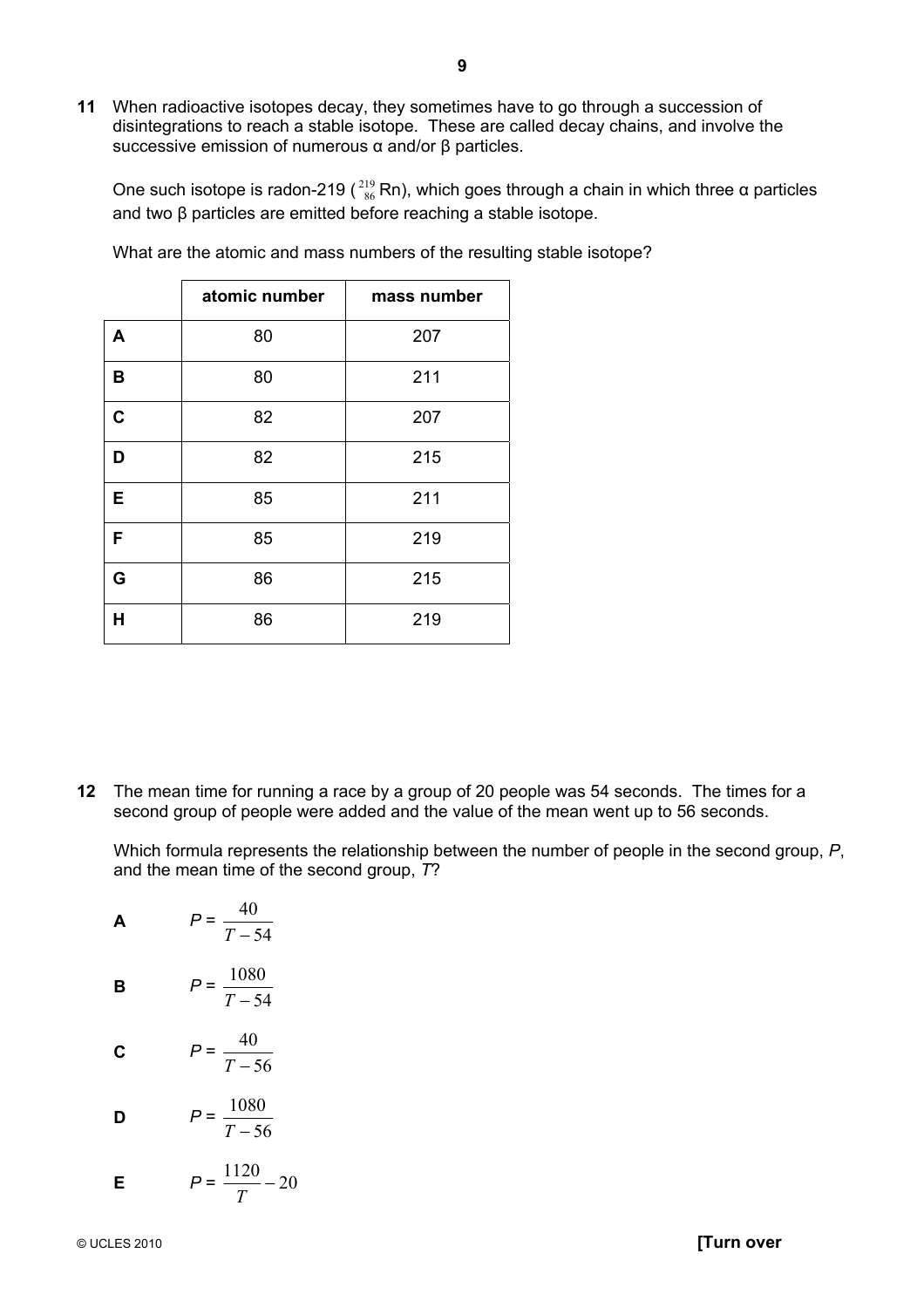- **13** Signals are transmitted from one neuron to the next neuron, by molecules. These statements are about this process:
	- **1** Transmitter molecules are formed in the receptors.
	- **2** The signal is transmitted across the synapse by osmosis.
	- **3** Transmitter molecules are released once the signal has been transmitted across the synapse.
	- **4** The release of transmitter molecules is triggered by an impulse.
	- **5** The signal is transmitted across the synapse by diffusion.

Which of the above statements are correct?

**A** 1 and 2 **B** 1 and 3 **C** 1 and 5 **D** 2 and 4 **E** 3 and 4 **F** 4 and 5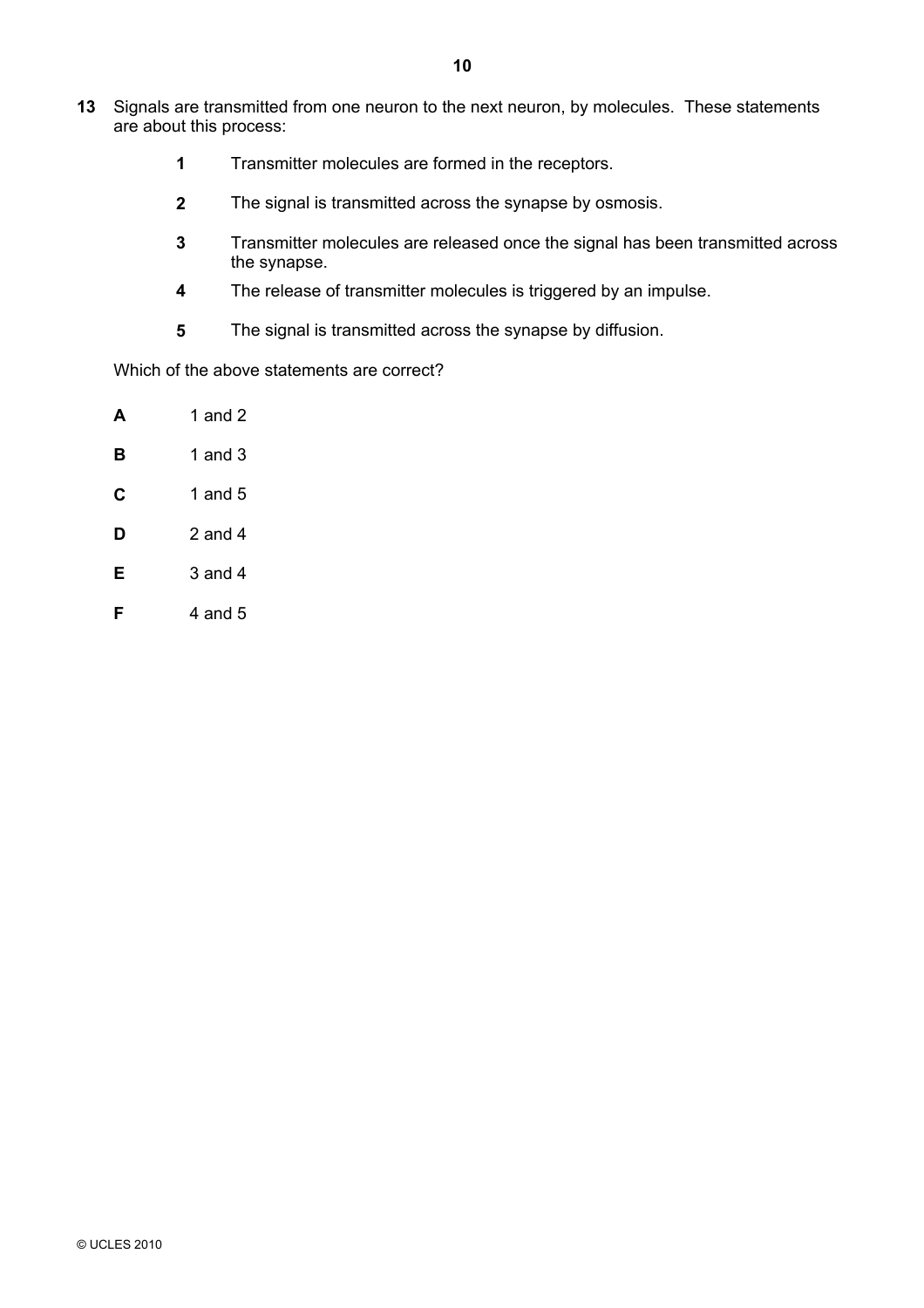|   | $X^+ + e^- \rightarrow X$<br>1                            |                                 |
|---|-----------------------------------------------------------|---------------------------------|
|   | $X - e^- \rightarrow X$<br>2 <sup>1</sup>                 |                                 |
|   | $Q^2$ + 2e <sup>-</sup> $\rightarrow$ 0<br>$3\phantom{a}$ |                                 |
|   | $Q^2 - e^- \rightarrow Q_2$<br>$\overline{\mathbf{4}}$    |                                 |
|   | $2\mathsf{l}$ - 2e $\rightarrow$ 1<br>5                   |                                 |
|   | 6                                                         | $Ca^{2+} + 2e^- \rightarrow Ca$ |
| A | 1, $2$ and $6$                                            |                                 |
| B | 1, 3 and 5                                                |                                 |
| C | 1, 4 and $5$                                              |                                 |
| D | $2, 3$ and $6$                                            |                                 |
| E | 2, 4 and 5                                                |                                 |
| F | $3, 4$ and $6$                                            |                                 |

**14** Which of the following ionic equations are correct?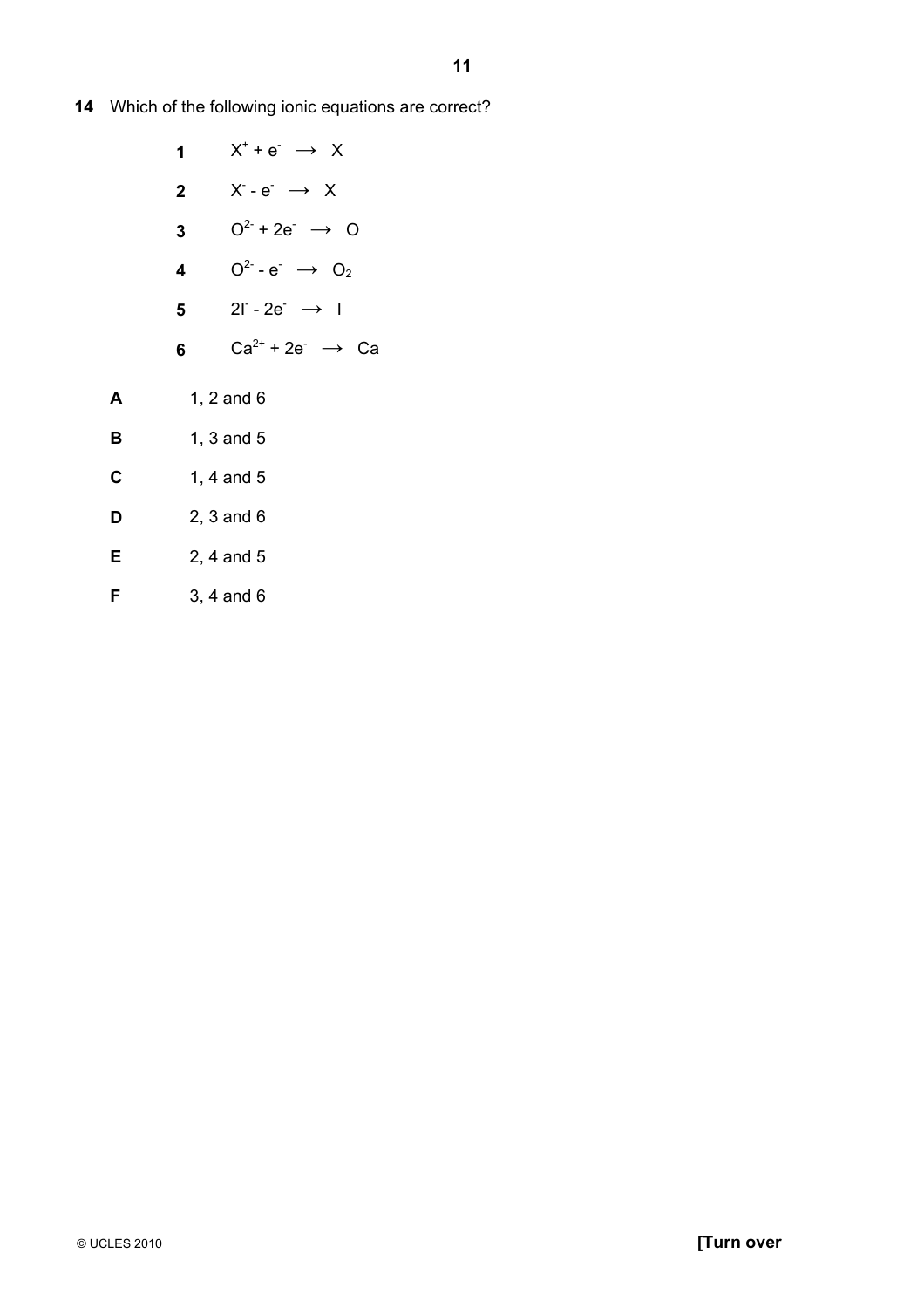**15** The circuit shows five identical filament bulbs designed to work at 12V connected in a circuit with two switches. Switch P is initially open and switch Q is initially closed.



Switch P is then closed and switch Q is opened.

Compared with their brightness before these changes were made, how has the brightness of bulbs X and Y changed?

|   | bulb X    | bulb Y    |
|---|-----------|-----------|
| A | brighter  | brighter  |
| в | brighter  | dimmer    |
| C | dimmer    | brighter  |
| D | dimmer    | dimmer    |
| Е | unchanged | brighter  |
| F | brighter  | unchanged |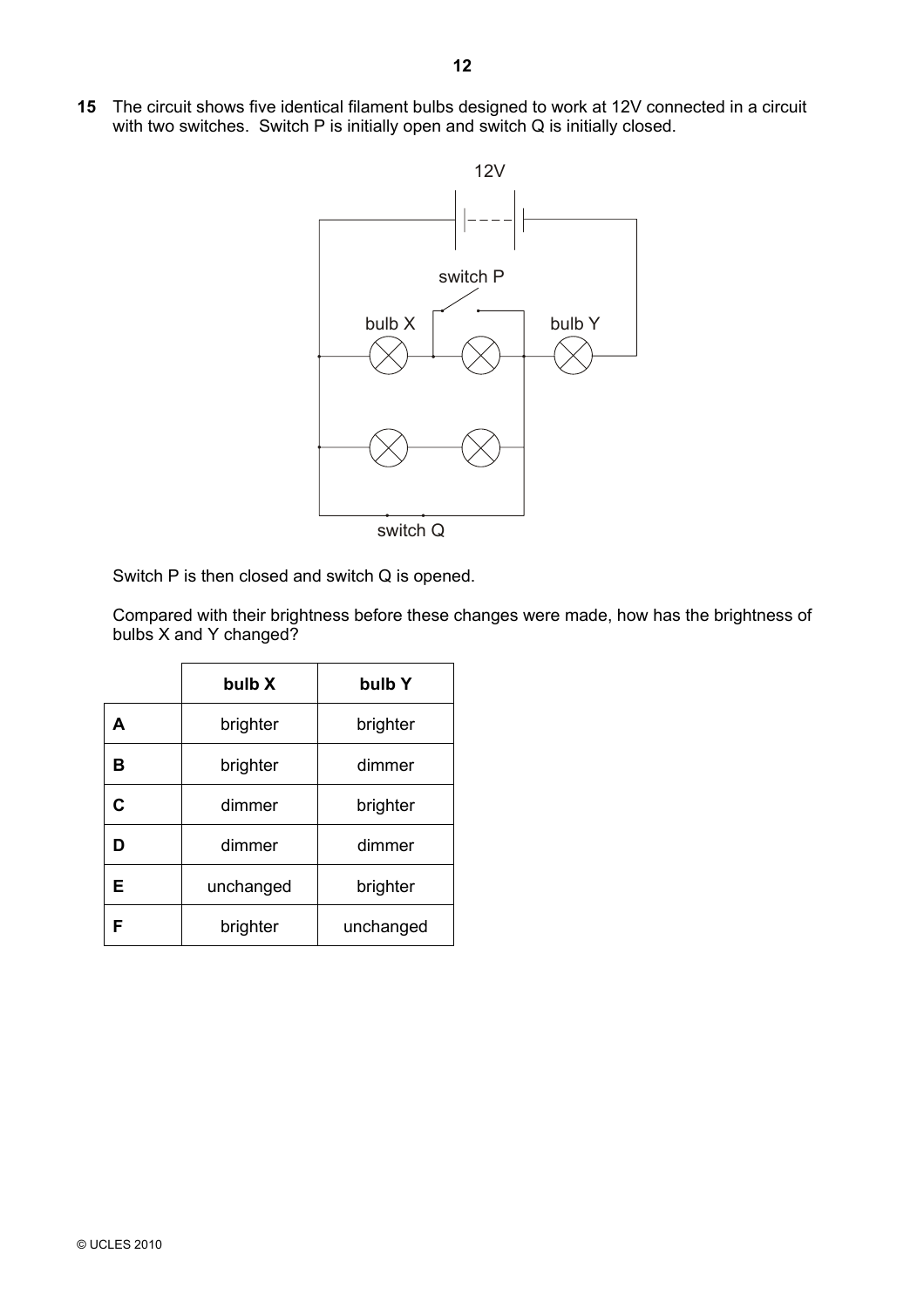**16** A shape is formed by drawing a triangle ABC inside the triangle ADE. BC is parallel to DE.



Calculate the length of DE.

| A | 5cm |
|---|-----|
| в | 7cm |
|   |     |

- **C** 9cm
- **D**  $4 + 2\sqrt{7}$  cm
- **E**  $7 + 2\sqrt{7}$  cm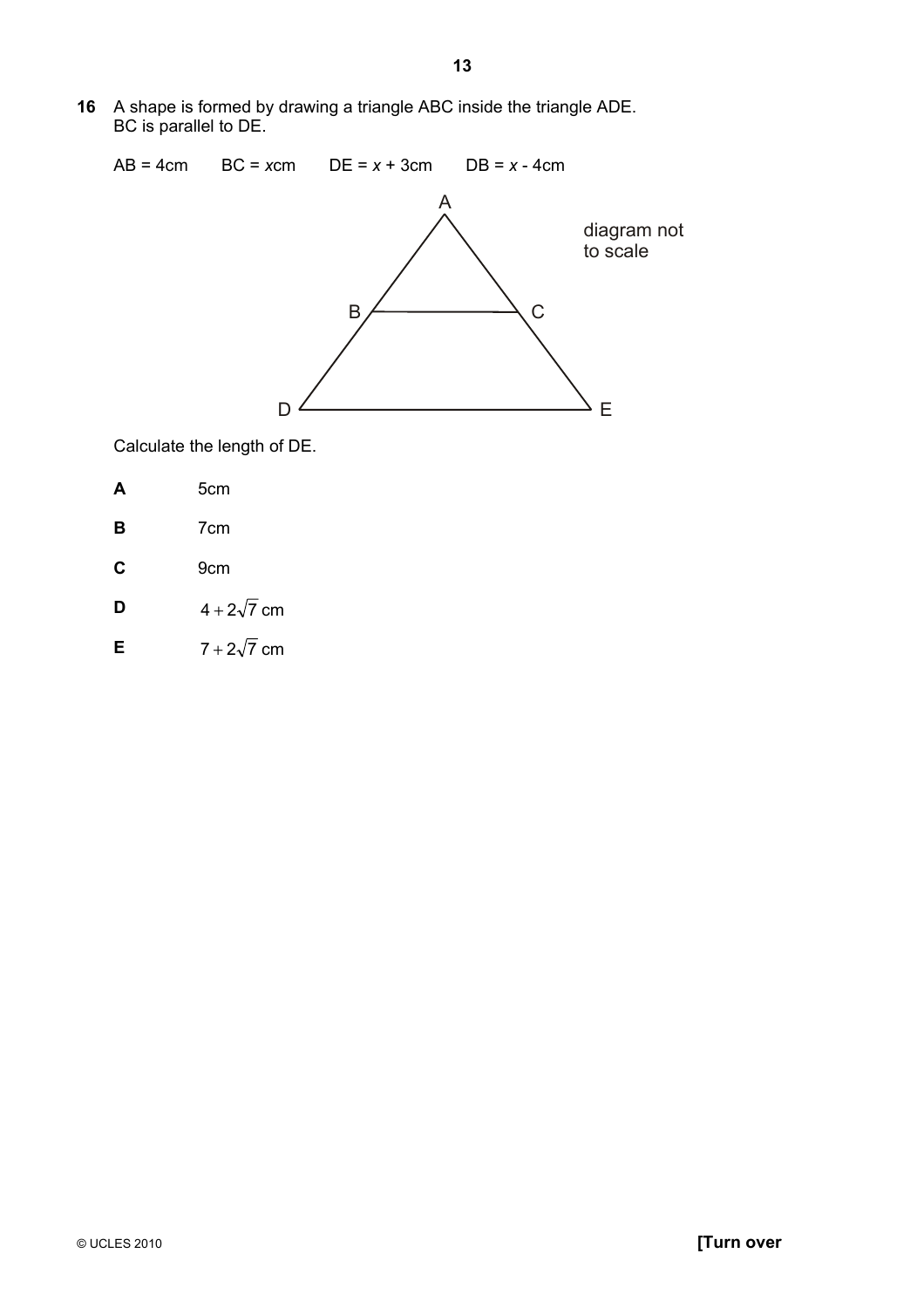**17** In the family tree shown below, both P and Q are carriers of a recessive allele which causes a condition. Only individuals R and X have the condition.



What is the percentage likelihood of S, T and U each being a carrier?

|   | Percentage likelihood of being a carrier |     |     |
|---|------------------------------------------|-----|-----|
|   | S                                        | T   | U   |
| A | 25                                       | 25  | 50  |
| В | 25                                       | 25  | 100 |
| C | 25                                       | 50  | 100 |
| D | 50                                       | 50  | 50  |
| Е | 50                                       | 50  | 100 |
| F | 100                                      | 50  | 50  |
| G | 100                                      | 100 | 50  |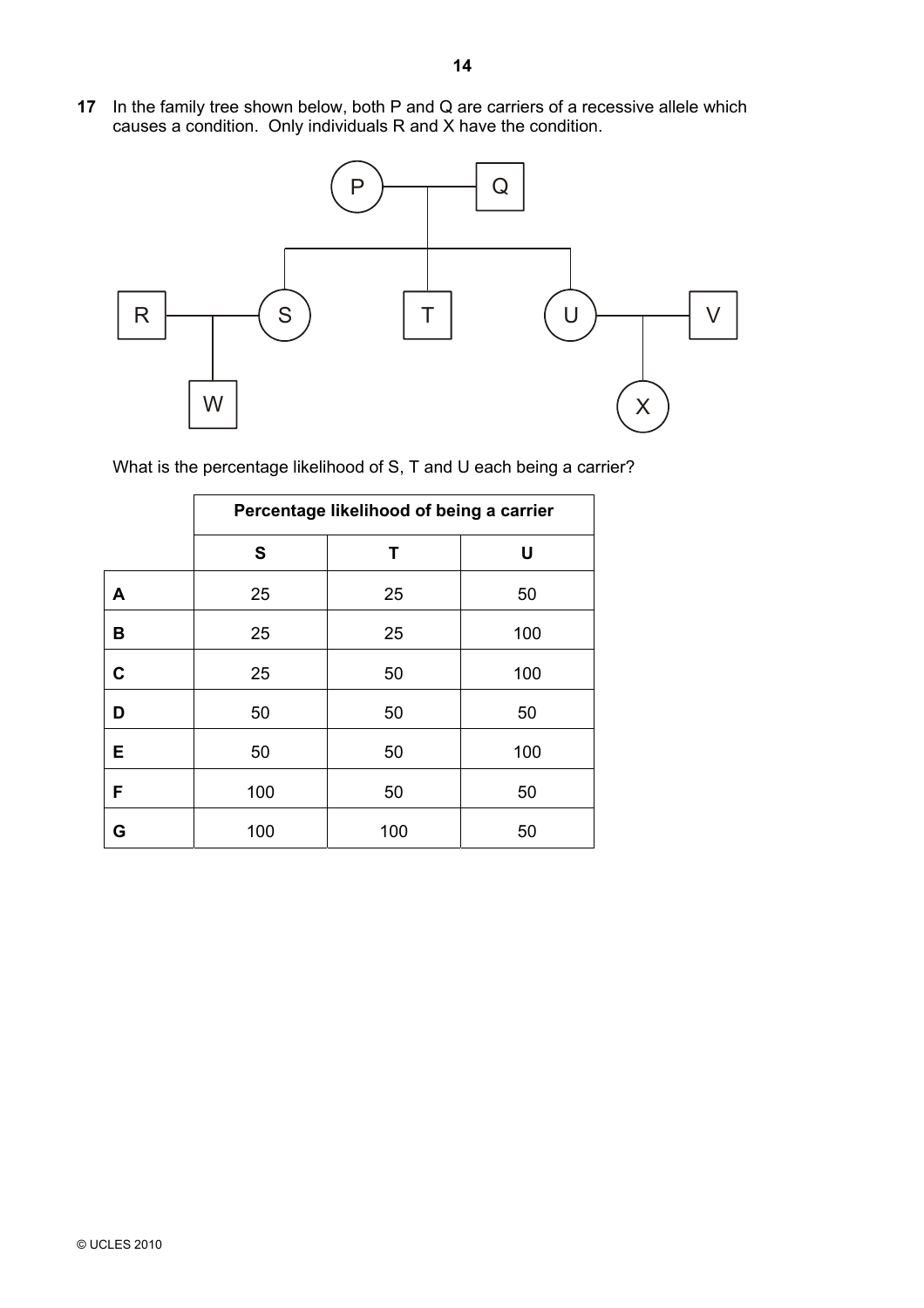- **18** Magnesium hydrogen phosphate contains the following ions:  $Mg^{2+}$ , H<sup>+</sup> and PO<sub>4</sub><sup>3-</sup>. Which one of the following is a possible formula for magnesium hydrogen phosphate?
	- $\mathsf{A}$   $\qquad \qquad \mathsf{Mg}(\mathsf{HPO}_4)_2$
	- **B**  $Mg(H_2PO_4)_2$
	- $C$   $MgH_3PO_4$
	- **D**  $Mg(H_3PO_4)_2$
	- $\mathsf{E}$   $\mathsf{Mg}_2\mathsf{HPO}_4$
	- $F$   $Mg_2H_2PO_4$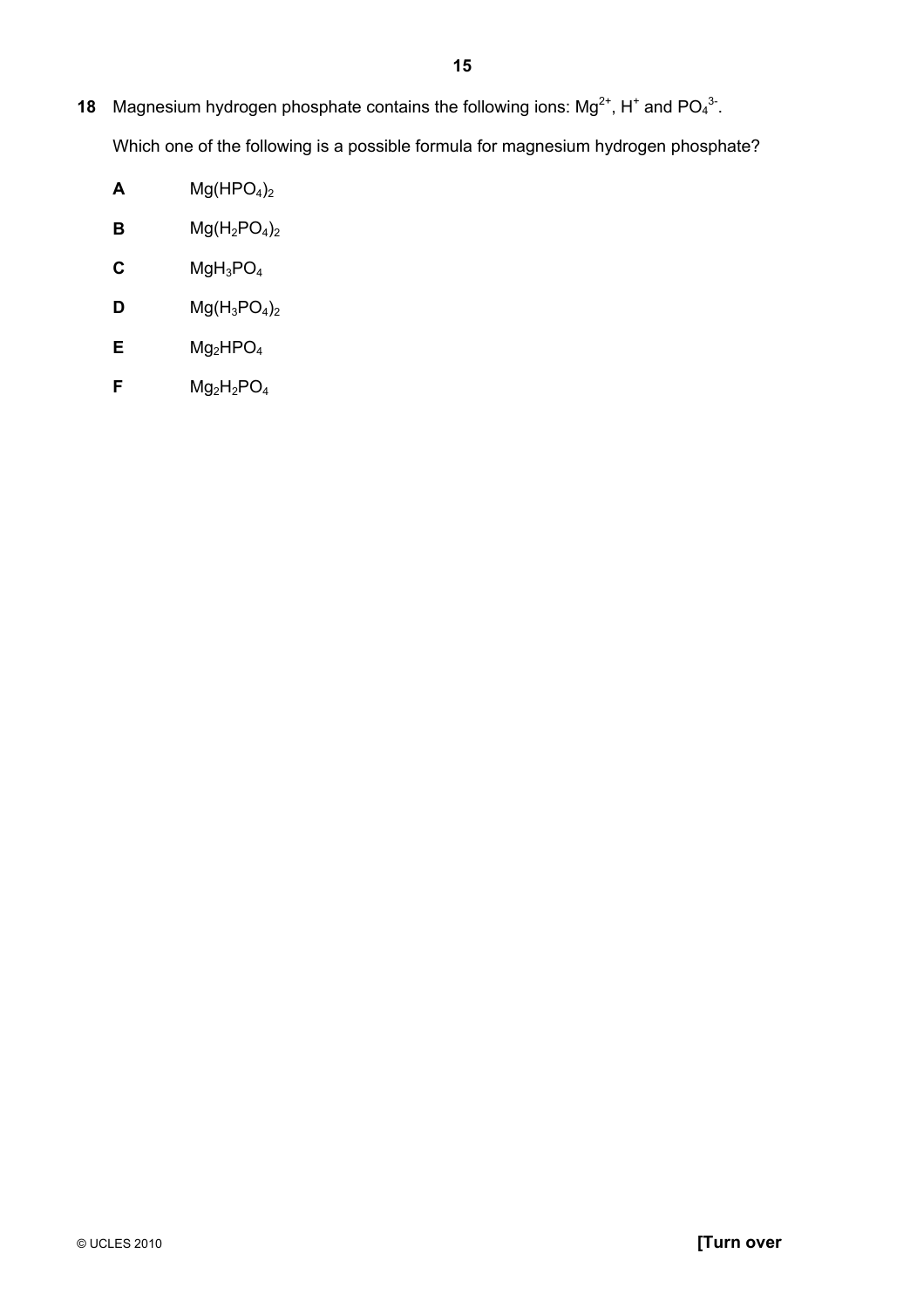

The diagrams below show velocity-time or distance-time graphs for 4 different objects, P, Q, R and S.

Which graph(s) show an object accelerating at 2.4m/s<sup>2</sup>?

- **A** P only **B** Q only **C** R only **D** S only **E** P and Q **F** Q and R
- **G** P and S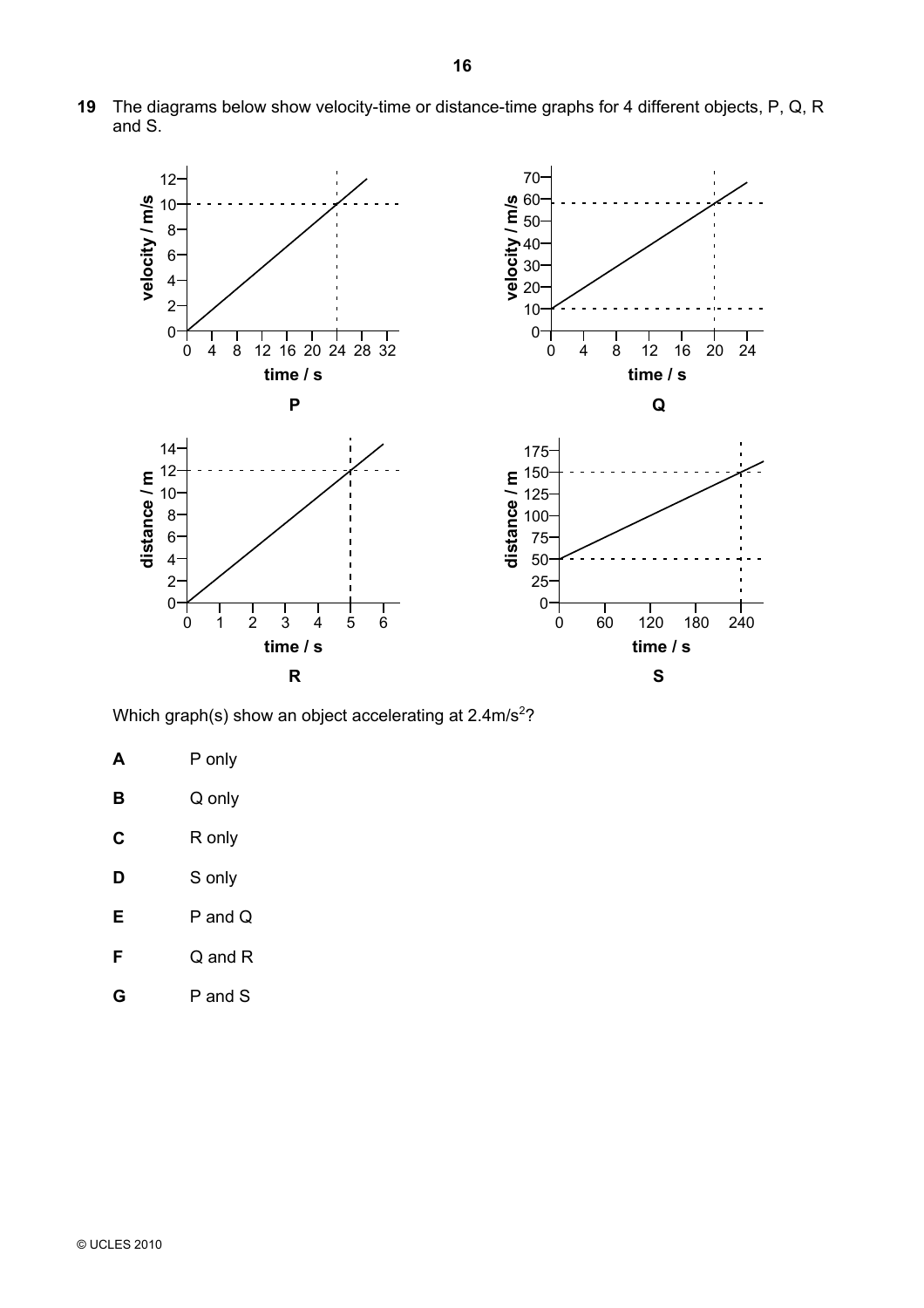**20** The total surface area of a cylinder is numerically the same as its volume. The radius of the cylinder is *r* cm, the height is *h* cm.

Express *h* in terms of *r*.

| A | $h = \frac{2r}{r-2}$ |
|---|----------------------|
| в | $h = \frac{2r}{r+2}$ |
| C | $h=r+2$              |
| D | $h=r-2$              |
| E | $h = 2r(r-2)$        |

**21** The following statements are about nuclear division by meiosis and mitosis.

- **1** In animals meiosis only occurs in the reproductive organs.
- **2** Mitosis can result in the formation of clones.
- **3** Meiosis results in two nuclei.
- **4** Mitosis results in four nuclei.
- **5** Meiosis does not occur during asexual reproduction.

Which of these statements are true?

- **A** 1, 2 and 3
- **B** 1, 2 and 5
- **C** 1, 3 and 4
- **D** 2, 4 and 5
- **E** 3, 4 and 5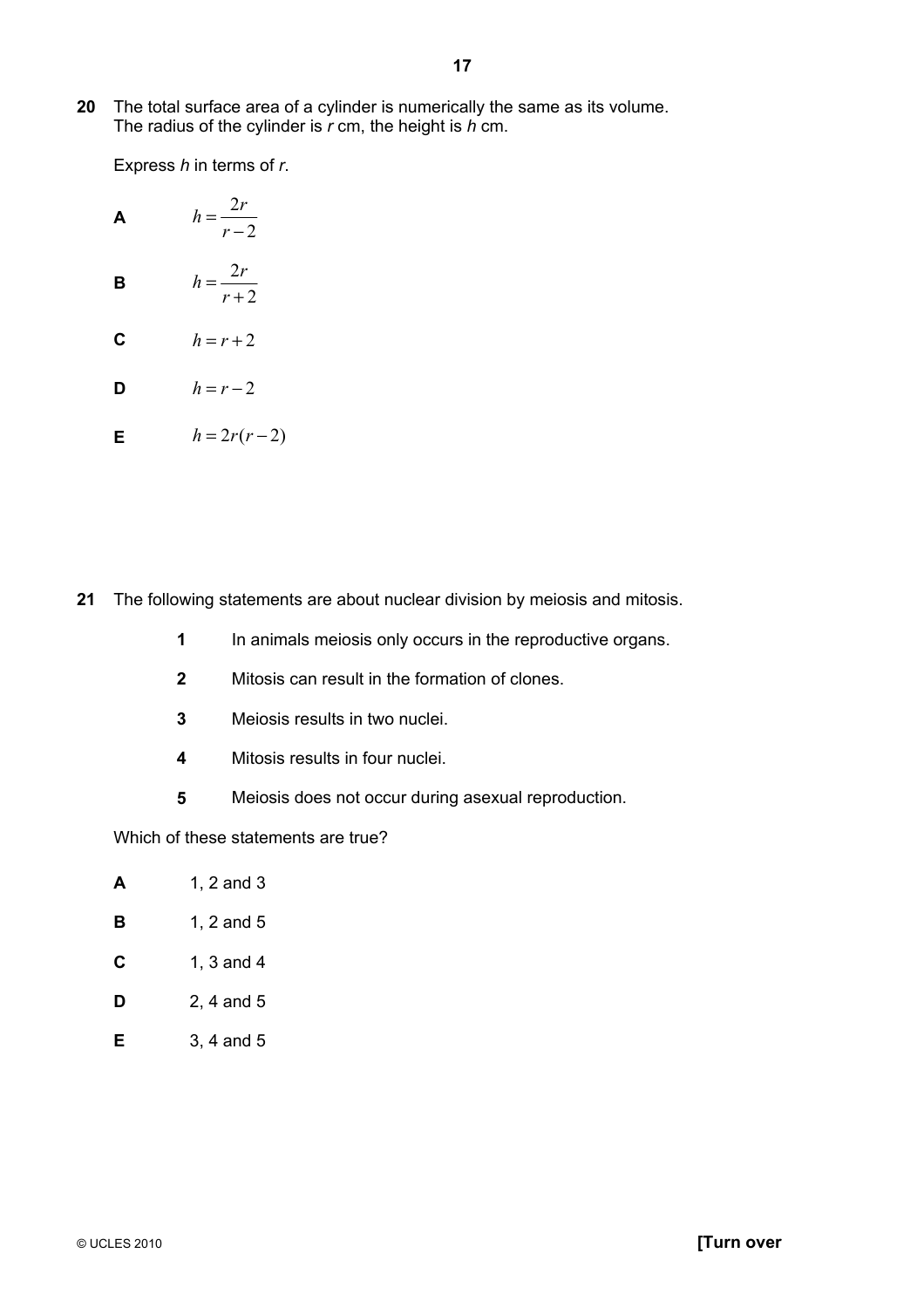**22** A student prepared nitrobenzene by the following reaction.

$$
C_6H_6 + HNO_3 \rightarrow C_6H_5NO_2 + H_2O
$$
  
benzene nitrobenzene

Starting with 3.9g of benzene, the student obtained 3.69g of nitrobenzene.

What is the percentage yield?

 $(A_r : H = 1; C = 12; N = 14; O = 16)$ 

| А | 11% |
|---|-----|
|   |     |

**B** 53%

**C** 60%

**D** 95%

**23** In an ornamental fountain, water is squirted vertically upwards through a nozzle by a pump. 5kg of water pass through the nozzle each second, and the water reaches a height of 5m after leaving the nozzle.

What is the power of the pump (assuming 100% efficiency), and at what speed does the water leave the nozzle?

|   | power of pump / W | speed of water / m/s |
|---|-------------------|----------------------|
| A | 5                 | 5                    |
| B | 5                 | 50                   |
| C | 25                | 10                   |
| D | 25                | 100                  |
| Е | 50                | 5                    |
| F | 50                | 50                   |
| G | 250               | 10                   |
| Η | 250               | 100                  |

(Take g to be 10N/kg)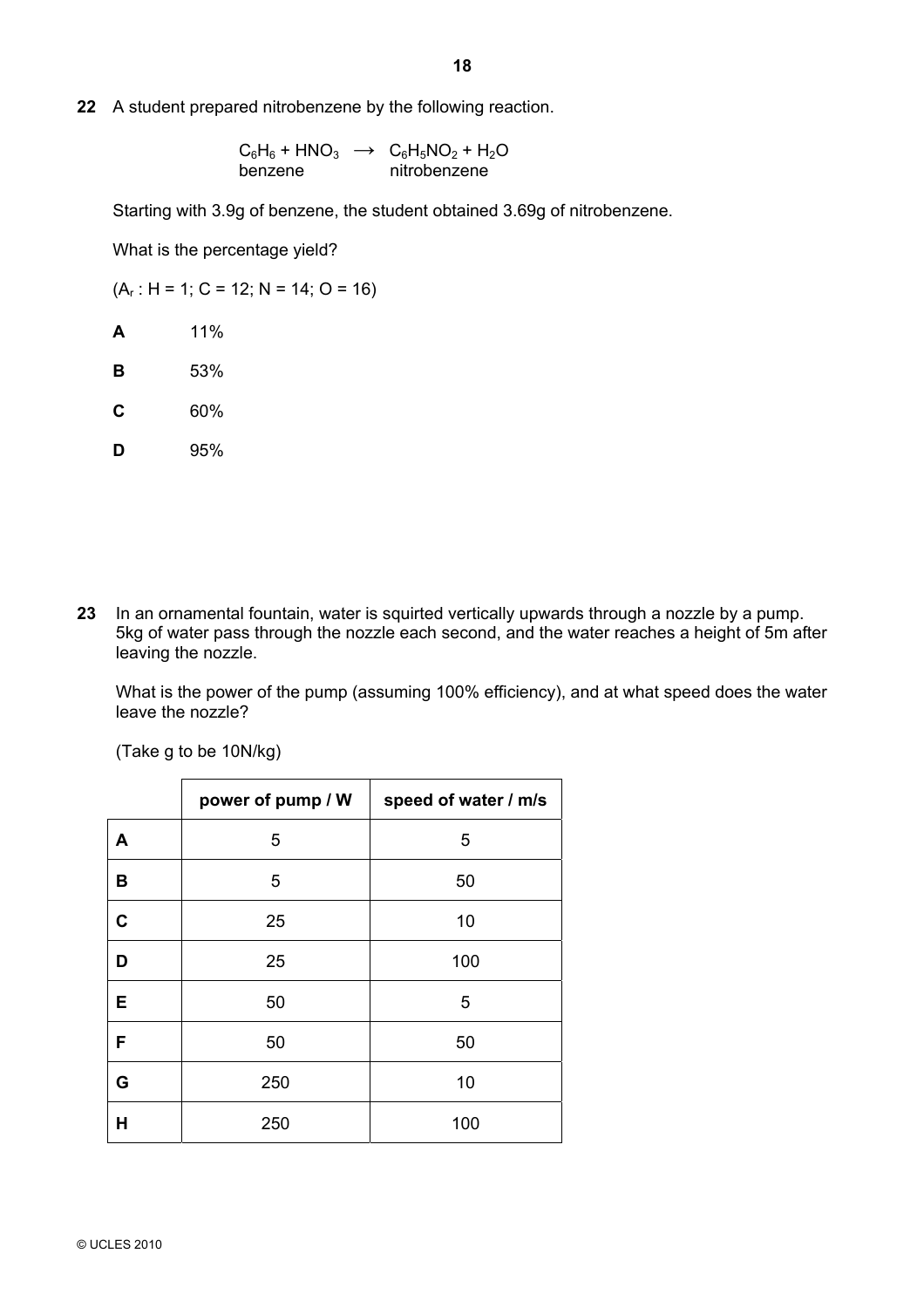**24** A design is set up by joining the points which are one third of the way along the sides of a square. This forms a second square as shown.



This process is repeated.

Calculate the area of the fourth square as a fraction of the original square.

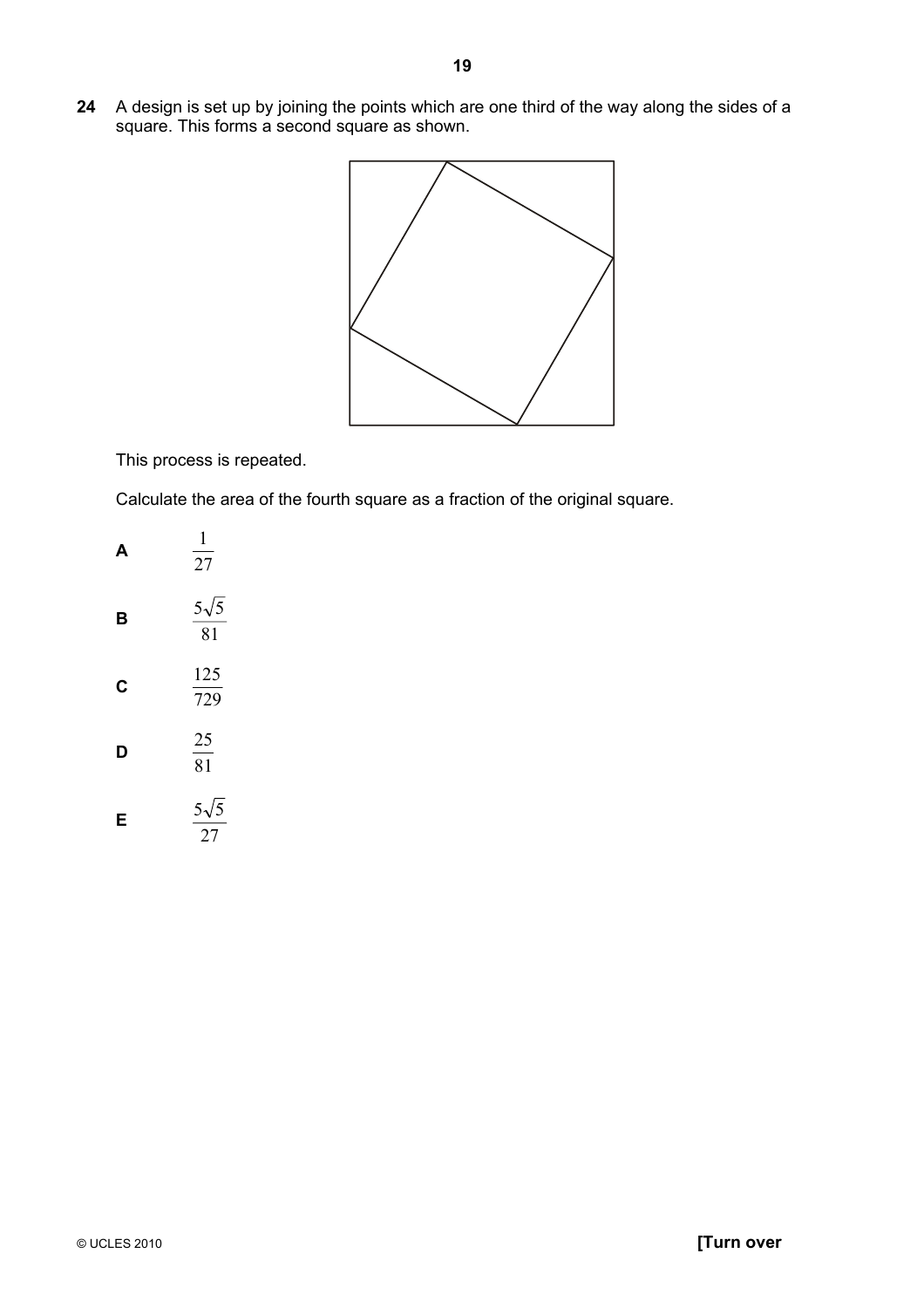**25** The hormonal and nervous systems are often compared because of their similar roles in the body.

Which of the following statements about the two systems are true?

- **1** The nervous system relies only on electrical impulses to work.
- **2** Both the hormonal and nervous systems activate target structures.
- **3** The fastest responses in the body are produced by the nervous system.
- **4** Only the hormonal system relies on the activity of chemicals.
- **5** Parts of the hormonal system may be controlled by the central nervous system.
- **A** 1, 2 and 3
- **B** 1, 2 and 4
- **C** 1, 2 and 5
- **D** 2, 3 and 4
- **E** 2, 3 and 5
- **F** 3, 4 and 5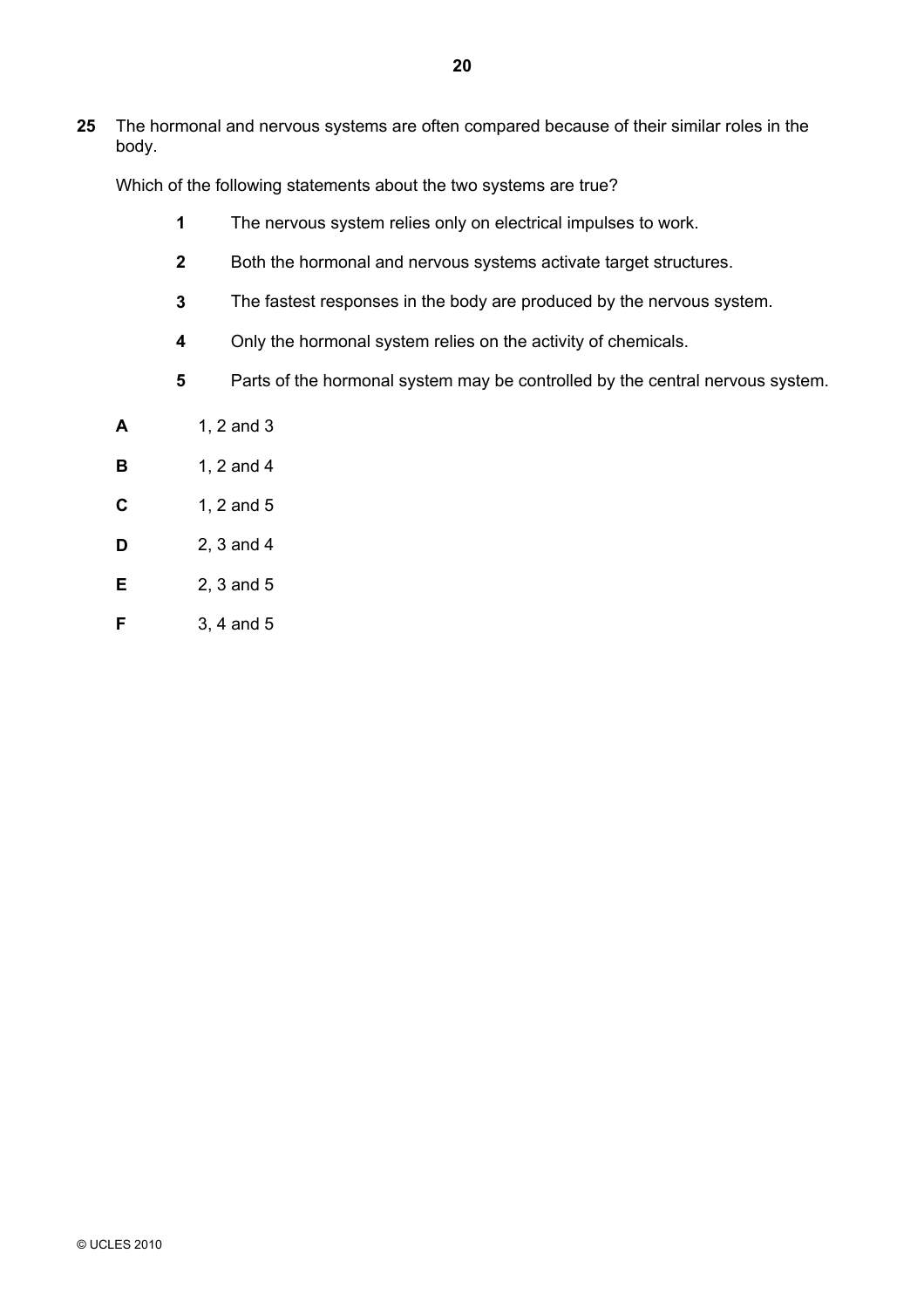**26** Cyclohexene,  $C_6H_{10}$ , is drawn as:



Apply this information for the steroid-type structure shown below to find the total number of carbon atoms in the molecule.



- **A** 17 **B** 20 **C** 21 **D** 22
- **E** 26
- **F** 27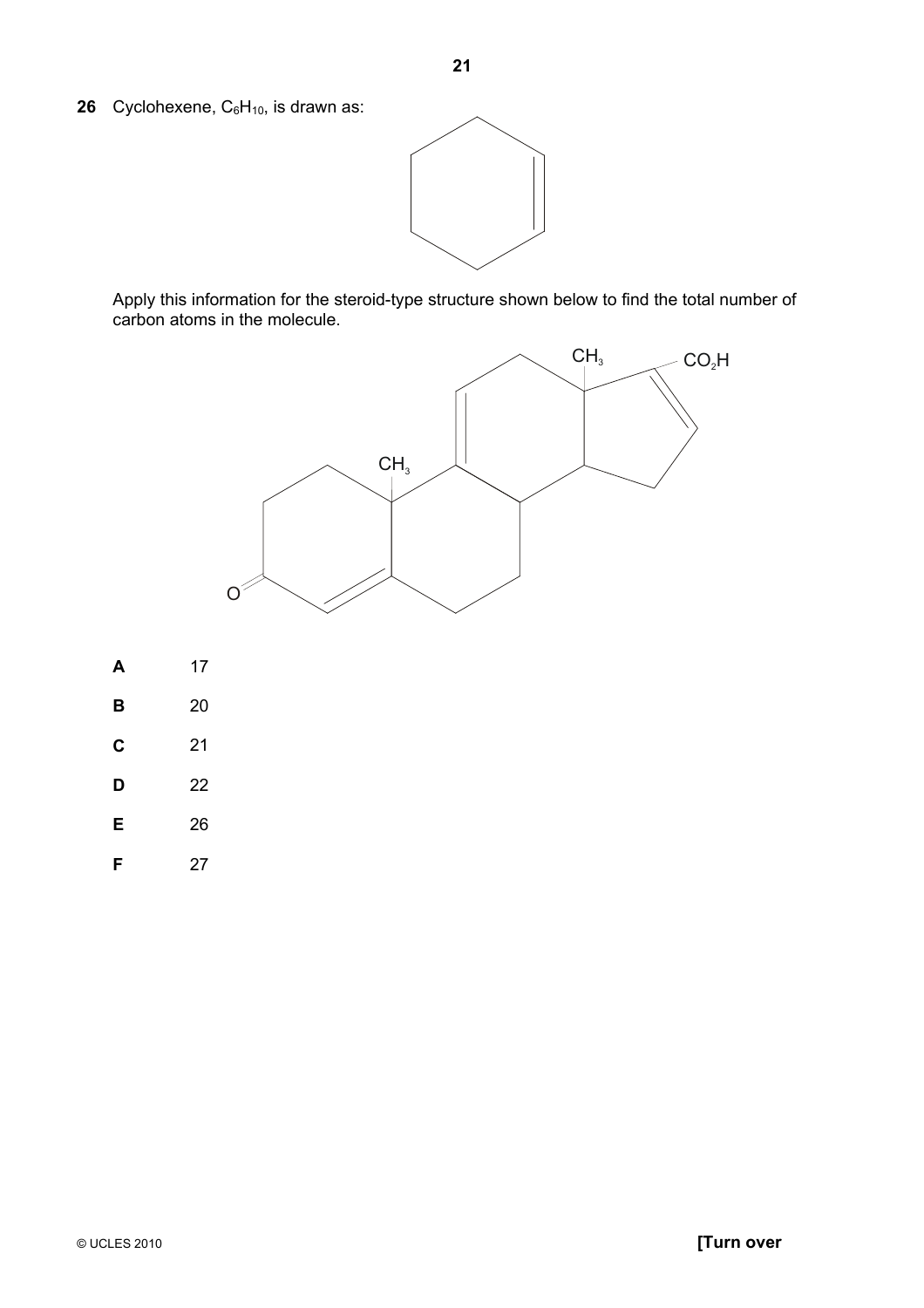**27** A car of mass 800kg moves up an incline of 1 in 20 (1 in 20 means for every 20m along the road the car gains 1m in height) at a constant speed of 20m/s. The frictional force opposing motion is 500N.

How much work has been done by the engine after the car has moved 50m?

- **A** 20kJ
- **B** 25kJ
- **C** 27kJ
- **D** 45kJ
- **E** 65kJ
- **F** 160kJ

## **END OF TEST**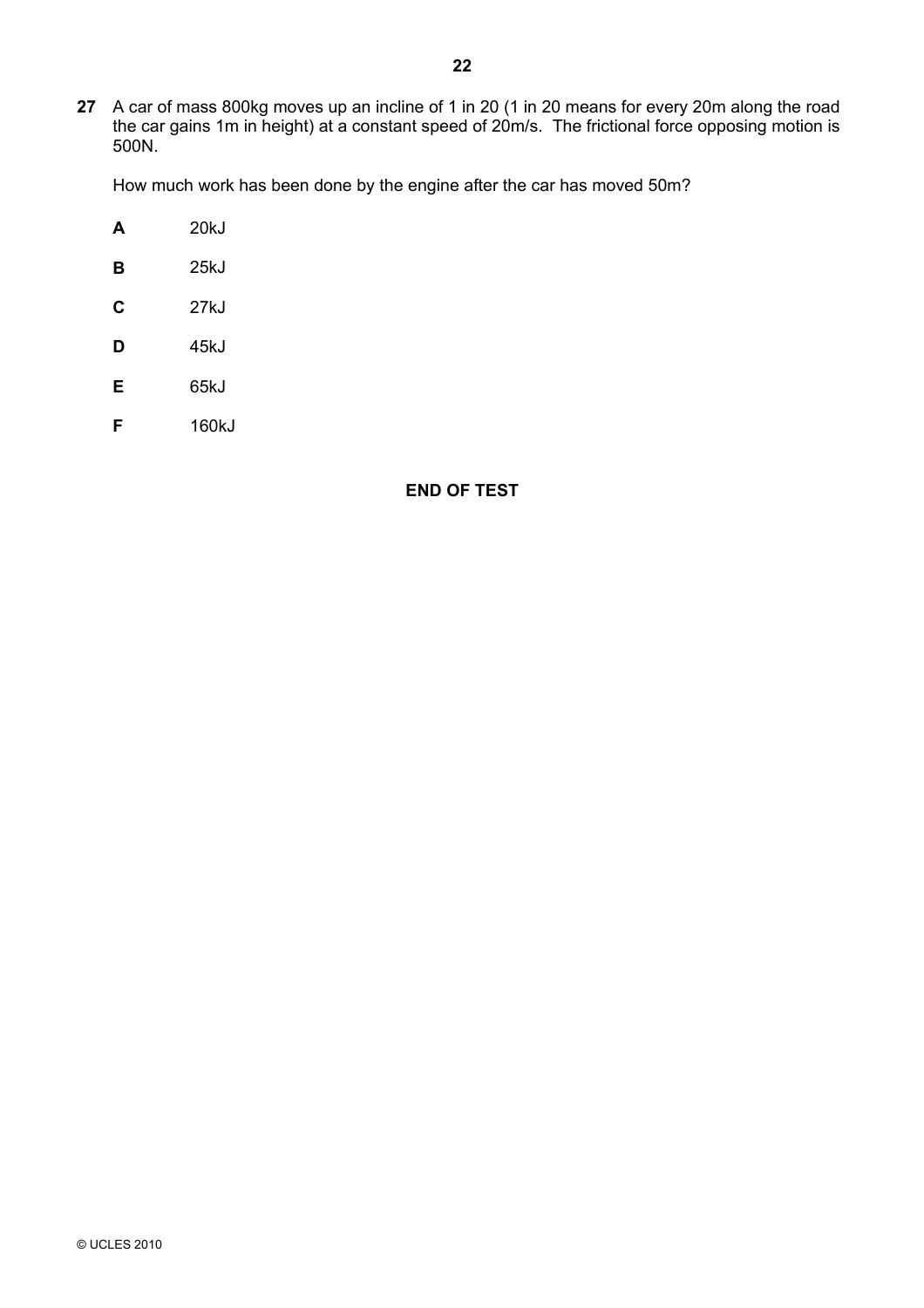**BLANK PAGE**